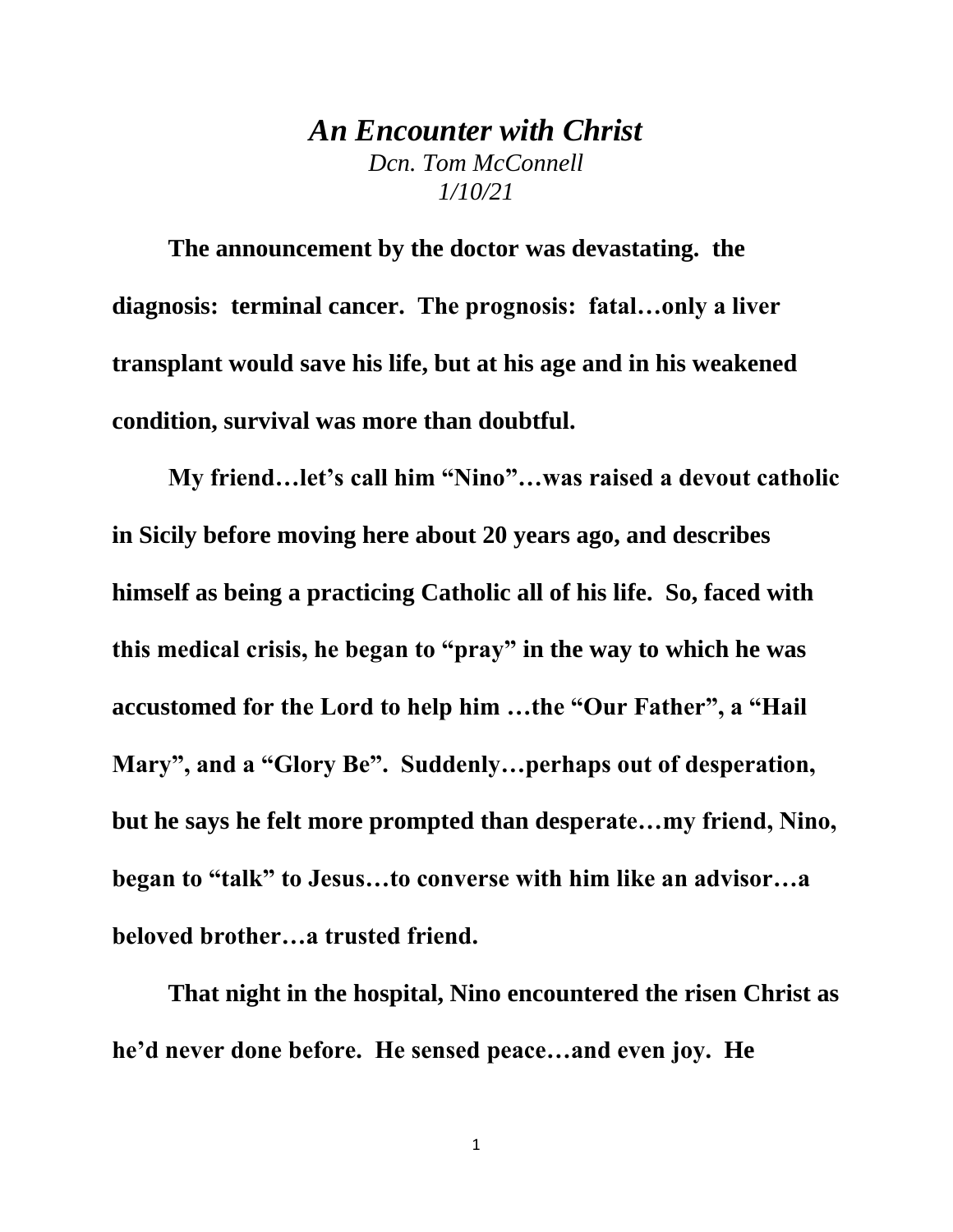**discovered a new, closer relationship with this savior Who to him had always before been a figure of history…a corporal on a cross. Jesus became relevant and for the first time, real, in Nino's life. In my friend's words: "…and I've never been the same since".**

**Nino died once during the transplant (was revived) and once again during recovery (and again revived)…but he held onto the new hope and assurance he'd found in his friend, Jesus. I'm happy to report that Nino is quite well today, closer than ever to his savior, spending quality time "talking with", as well as "praying to", his Lord and Savior. He says he is a "new catholic" now, with a renewed faith, a renewed attitude, and a renewed perspective. Nino had an encounter with Christ that gave him a new, and still growing, relationship with the risen Lord.**

 **If we take a quick look at the Feast of The Presentation of the Lord, we see what is called in the Greek, the "meeting" and in the Byzantine tradition, the "encounter". Jewish custom and Mosaic law demanded that the first born son be consecrated to God. Joseph and Mary faithfully discharged their Jewish duties in**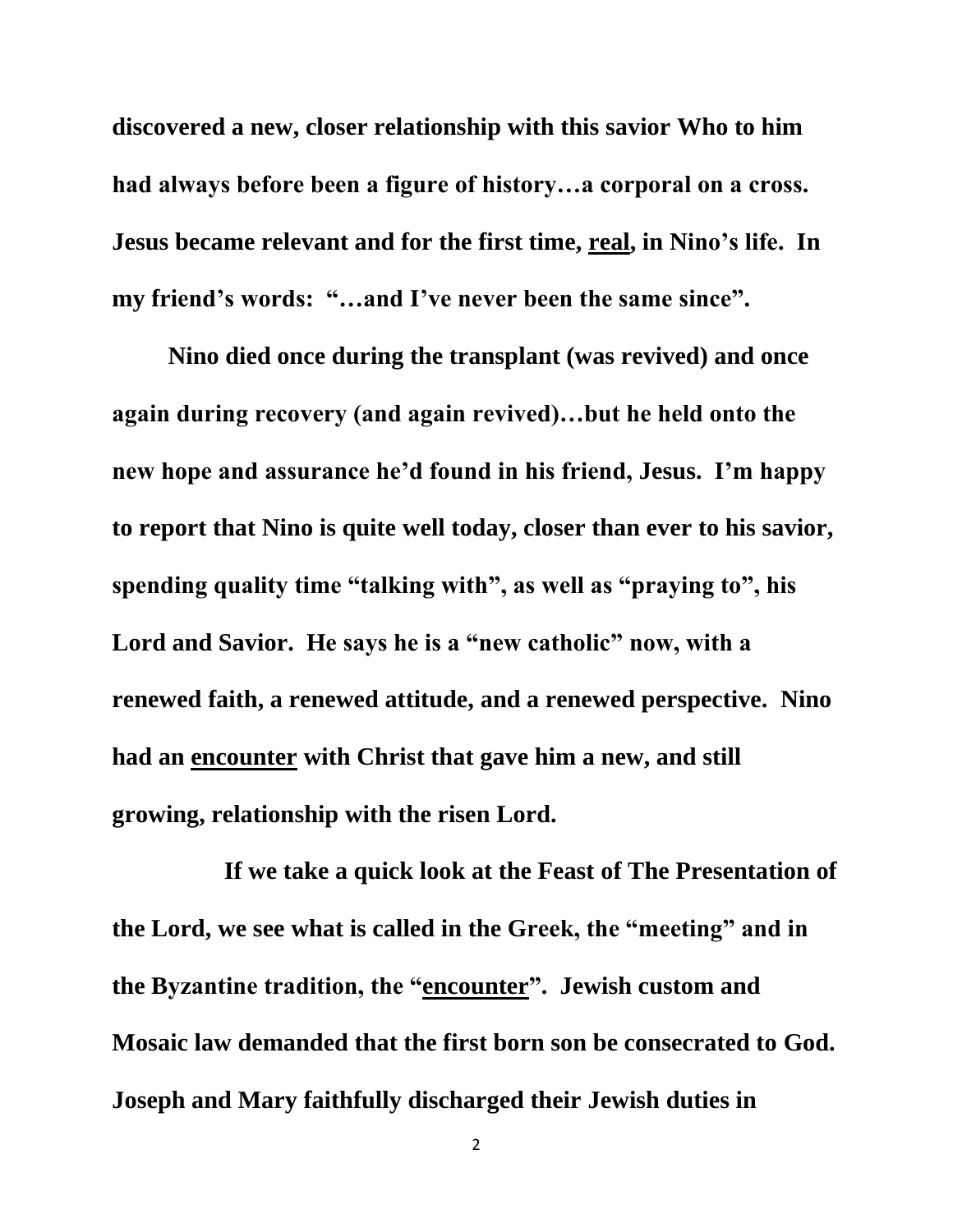**presenting Jesus in the temple, during the time for purification, to dedicate Him to God through the temple prophet, Simeon, and to offer sacrifice. In his encounter with Jesus, Simeon declared Him to be the Glory of Israel and the light for revelation to the Gentiles. We hear sung in the assigned Psalm for that feast: "Who is the king of glory? It is the Lord of hosts!"**

**Christ, the light of the world, reflects another popular title of today's feast: "Candlemas"…indicative of the optional blessing of candles before mass and a special procession in some parishes.** 

**I submit to you that my friend, Nino, came to a similar conclusion in his encounter with Christ that Simeon reached…they both saw Jesus as the light of the world, the savior of humankind, and it became personal for Nino who was looking for comfort in his crisis, and it became personal for Simeon who was looking for the promised Messiah before he passed away. In a way, Jesus was personal to both in a salvific and healing way. Neither Nino nor Simeon were ever the same…they were changed forever. Simeon was content to die knowing he had seen the promised Messiah. Nino**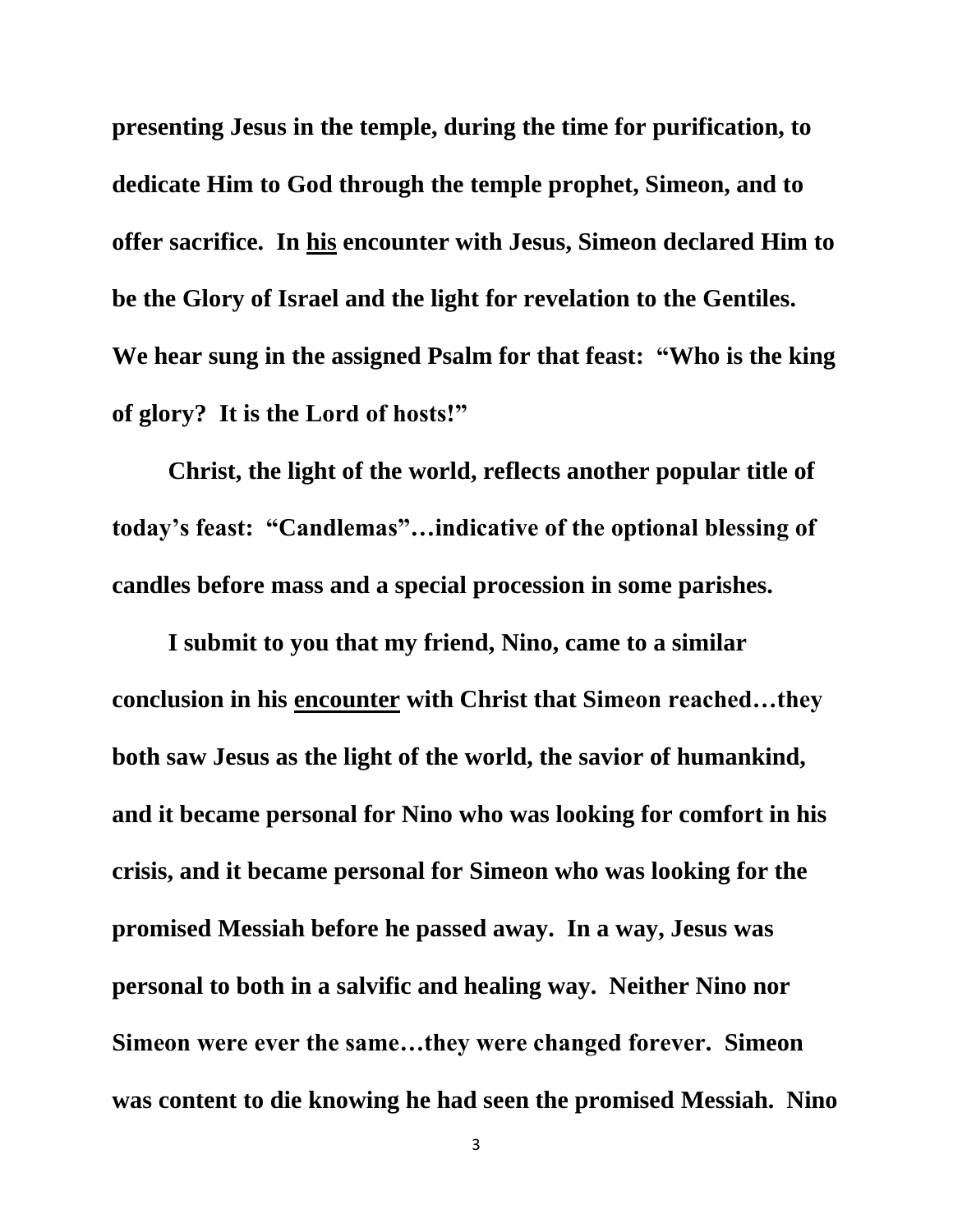**was renewed with a personal relationship with Jesus. Each man was destined to live out the rest of his life knowing who Jesus, the only begotten Son of God, really is. Nino speaks of walking and talking with Him, joking with Him, being His confidant, trusting Him, worshipping Him, praising Him, reveling in His glory. Nino has a true and very real relationship with Jesus that continues to grow each day.**

**To encounter Jesus in a lasting and loving way, we don't all have to have a Damascus road experience with Christ like Saint Paul, or a medical crisis like Nino. But all of us have had or will have the opportunity to give our fiat to the Lord as he knocks on the door of our heart. Some Catholics call it "conversion". Protestants call it "being born again"…but that's another story for later….**

**Saint Paul has a lot to say about the change that an encounter with the risen Lord will have on the life of one of his children. In Romans he says we are raised to newness of life in Christ [rom 6:4]; to the Ephesians he assures that we will be renewed in the spirit of our minds as we put on the new self [eph 4:23-24]; he warns the Judaizers**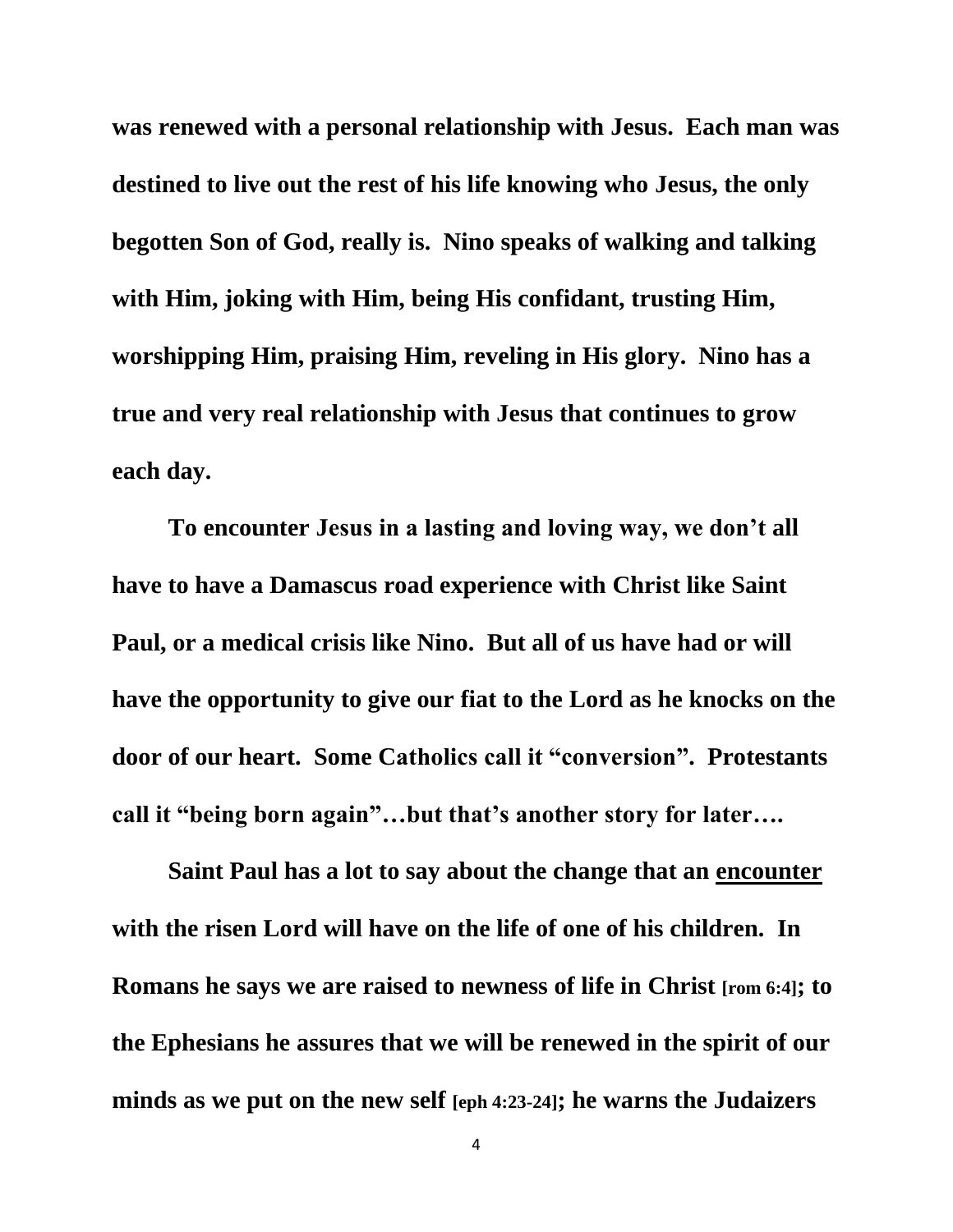**in Galatians that it's not circumcision or uncircumcision that matters, it's being a new creature in Christ [gal 6:15]; and in Corinthians Saint Paul exhorts us that "***Whoever is in Christ, is a new creation: the old things have passed away; behold, new things have come."* **[2 Cor 5:17]**

**When studying what Saint John Paul II called the "new evangelization", I was struck with the additional emphasis he placed on "internal evangelization"…renewal within the person, as well as within the Catholic faith…that's in contrast to the missionary zeal he was promoting. Of many resulting new initiatives by Holy Mother Church, we can see a repeated theme of "growing relationships with Christ". This, I believe, is the message for us in today's Feast of the Presentation of the Lord…to begin to grow our personal relationship with Jesus.**

**A gentleman in a big hurry to get in and out of the store noticed a full parking lot as he entered from the street. He reverently said: "L***ord, please help me find a parking spot quickly"***. Then just as he turned down the first parking lane, a lady was**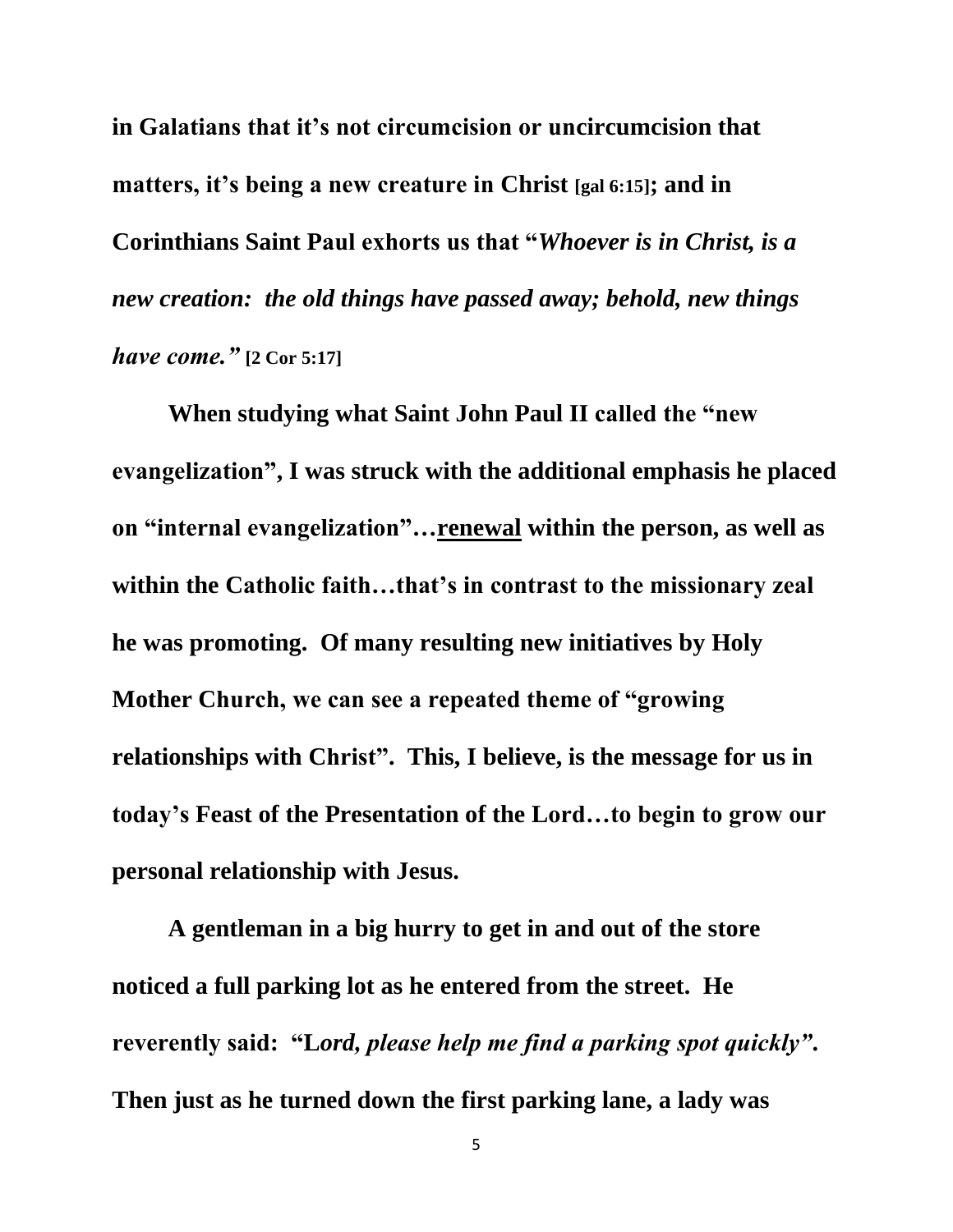**backing out of her parking space, so he quickly added: "***Never mind, Lord, I got one!"*

**Do we take the Lord for granted, even when he intervenes in our life? Are we too busy or too skeptical to ask Him for a simple parking space? Do we exclude Him from our life except on Sunday during mass? He loves each of us more than life itself…after all, He died for each one of us…and He longs for a personal relationship with each of us. Won't you try "chatting" with the Lord…walking with Him…joking with Him? Jesus desires to "sup" with us, to play with us, to struggle with us, to cry with us, to laugh with us, and to rejoice with us. He desires to be an integral part of our daily life.**

**As Catholics, we're so fortunate to have the Sacrament of the Eucharist…and what more personal relationship can the faithful have with their Savior than to consume Him body, blood, soul, and divinity? Shall we grow this personal relationship further? As you approach his table of plenty in the Eucharist, won't you put your head on His shoulder, look into His eyes, and say simply: "***I love* 

6